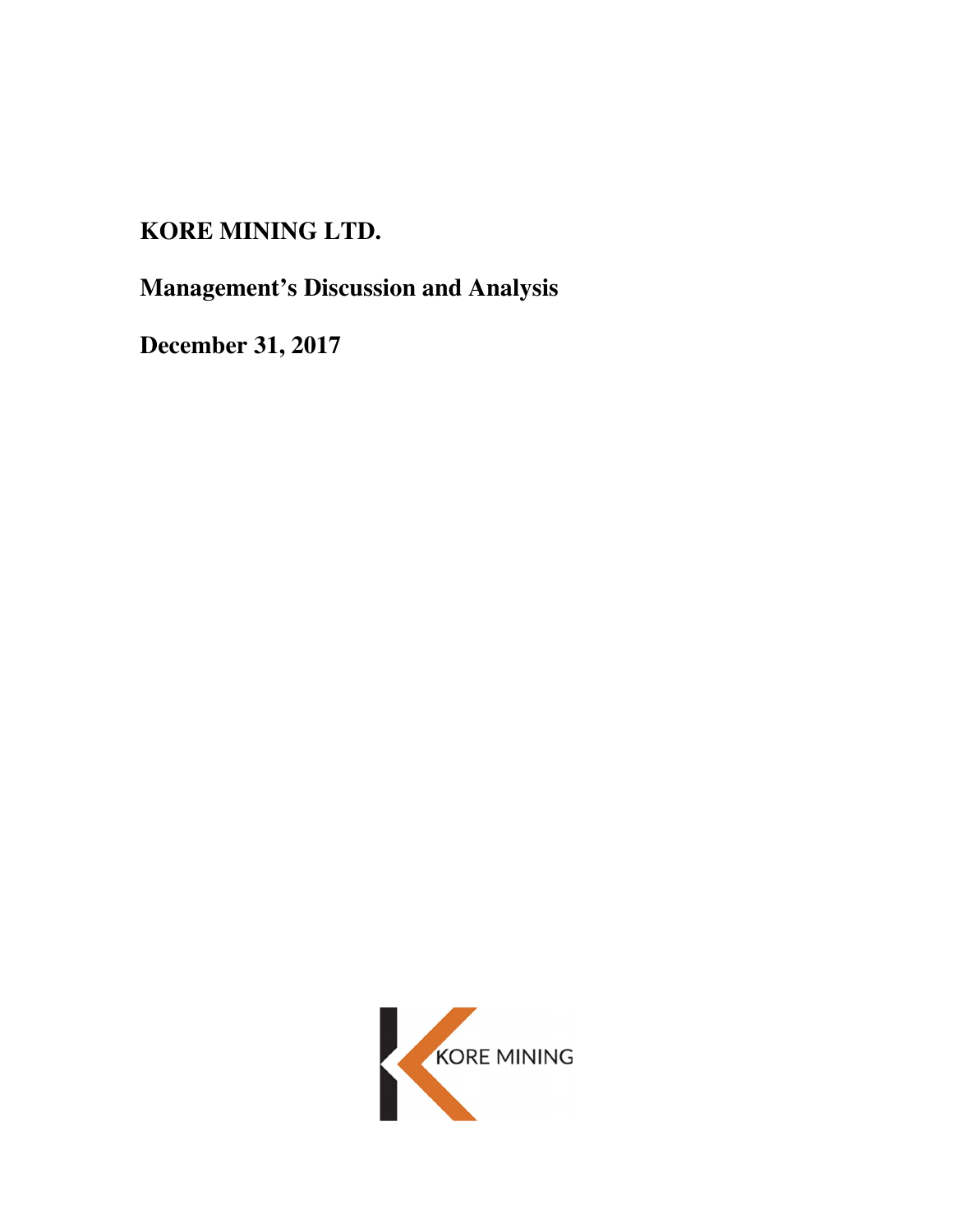The following Management's Discussion and Analysis ("MD&A"), prepared as of April 6, 2018, should be read together with the consolidated financial statements of Kore Mining Ltd. ("Kore Mining" or the "Company") for the year ended December 31, 2017 and the period from incorporation of the Company to December 31, 2016, and related notes thereto, which are prepared in accordance with International Financial Reporting Standards ("IFRS"). All amounts are stated in Canadian dollars unless otherwise indicated. The reader should be aware that historical results are not necessarily indicative of future performance.

## **Forward Looking Statements**

Forward-looking statements look into the future and provide an opinion as to the effect of certain events and trends on the business. Certain statements contained in this MD&A constitute forward-looking statements. The use of any words such as "anticipate", "continue", "estimate", "expect", "may", "will", "project", "should", "believe" and similar expressions are intended to identify forward-looking statements. These forward-looking statements are based on current expectations and various estimates, factors and assumptions and involve known and unknown risks, uncertainties and other factors. Examples of where the company uses forward looking statements include when discussing exploration plans, operational plans and future expenditure expectations.

It is important to note that:

• Unless otherwise indicated, forward-looking statements in this MD&A describe the Company's expectations as of April 6, 2018.

• Readers are cautioned not to place undue reliance on these statements as the Company's actual results, performance or achievements may differ materially from any future results, performance or achievements expressed or implied by such forward-looking statements if known or unknown risks, uncertainties or other factors affect the Company's business, or if the Company's estimates or assumptions prove inaccurate. Therefore, the Company cannot provide any assurance that forward-looking statements will materialize.

• The Company assumes no obligation to update or revise any forward-looking statement, whether as a result of new information, future events or any other reason except as required by law.

For a description of material factors that could cause the Company's actual results to differ materially from the forward-looking statements in this MD&A, please see "Mining Risks" and "Business Risks".

## **Nature of Operations**

Kore Mining was incorporated in British Columbia on February 22, 2016. Kore Mining is the parent company of its consolidated group which comprises a 100% interest in Imperial USA Corp. (Imperial), a Nevada corporation purchased on March 28, 2017 and a 100% interest in Kore USA Ltd. (Kore USA), also a Nevada corporation, incorporated on June 6, 2017.

Kore Mining is engaged in the acquisition, exploration and evaluation of primarily gold mineral properties. The Company is focussing its efforts on the Long Valley Project and the Imperial Project, both located in California.

#### **Imperial Project Summary**

On March 28, 2017, the Company purchased Imperial USA Corp. which owns the Imperial project located in California. In settlement of the purchase price, the Company paid US\$50,000 which had been deposited previously with the vendor in November 2016 related to a Letter Agreement, and US\$100,000 on the date of closing the purchase. The agreement has provisions for two further payments to the vendor, with US\$1,000,000 payable upon the announcement of a revised Preliminary Economic Assessment (PEA) or similar report and US\$1,000,000 payable 30 days after the date that gold is poured from ore the is mined from the related properties.

The vendor retains a 1% net smelter return royalty on the property. The vendor has the option to receive shares in the Company in settlement of the remaining payments up to achieving a 4.9% ownership interest in the Company, above which level further share consideration is at the option of the Company.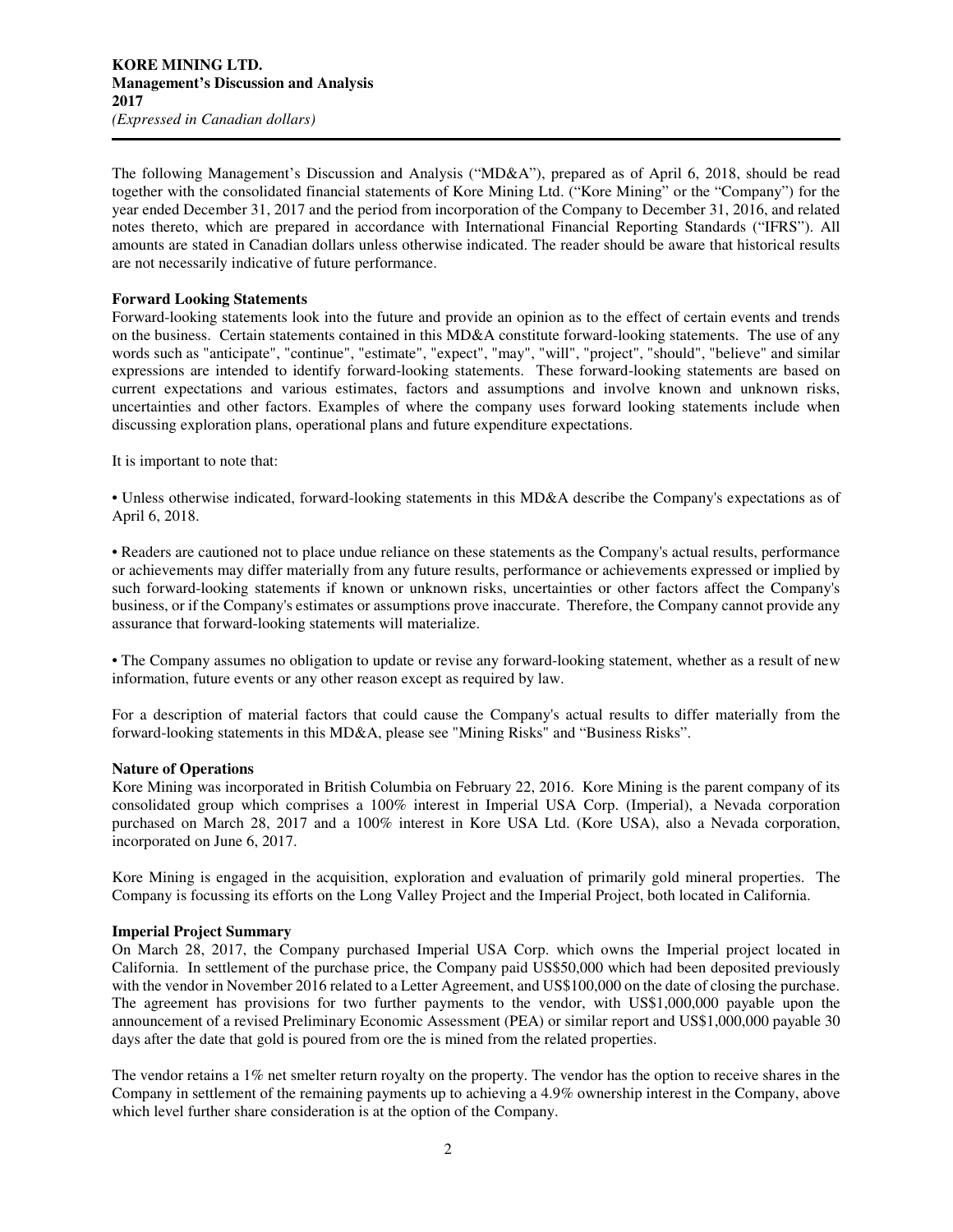In addition, the Company has committed to incur US\$5 million on the Imperial Project on or before the fifth anniversary of the date of the Imperial Purchase Agreement. In the event that the Company does not incur these expenditures in this time, the Company must then pay US\$1,000,000 to the vendor.

The Imperial Property is located in Imperial County, in southeastern California and was acquired with the purchase of Imperial. It is located along the Indian Pass Road approximately 26 miles northwest of the city of Yuma, Arizona, and is approximately 45 miles east-north-east of El Centro, California. The operating Mesquite Mine and the closed Picacho Mine are located roughly 10 miles to the west and east, respectively, of the property. The closed American Girl Mine is about 8 miles south of the project. Except for this activity, there is no mining activity in or around the claim block.

The Imperial Project consists of 370 lode claims, 281 millsite claims and 3 placer claims for a total of 654 claims covering a total area of approximately 5,721 acres, and is amenable to open pit run-of-mine heap leach operations. The company proposes to complete permitting studies to advance the project.

The claims are administered by the U.S. Bureau of Land Management ("BLM") on federally owned lands. The unpatented mining claims are all held by Imperial, and are in good standing with all holding fees paid for the current year. The claims will remain in effect for as long as the claim holding fees are paid to both the U.S. government and the county. The claims must also be maintained by ensuring that the claim posts and location notices are properly upright and visible.

The property is not subject to any production royalties or encumbrances except for a 1% net smelter return royalty held by Goldcorp Inc. on any gold production from the property.

The Company is not aware of any significant factors, risks or issues that may affect access, title, or the right or ability to perform work on the Imperial Project, nor is it aware of any environmental liabilities related to the Imperial Project.

#### **Long Valley Project Summary**

On March 31, 2017 the Company purchased 95 mining claims in the Long Valley area of California. Upon closing, the Company paid US\$350,000 with provisions in the agreement for further payments of US\$500,000 due 30 days after commencement of commercial production and US\$500,000 payable on the 12 month anniversary of the commencement of commercial production. The vendor has the option to receive shares in the Company in settlement of the outstanding payments. The mining claims were subsequently transferred to the Company's subsidiary, Kore USA Inc.

The vendor retained a net smelter return royalty on the claims ("the Seller NSR"). The Seller NSR provides for a perpetual royalty of 0.5% when the price of gold is under US\$1,400/oz, 1.0% when the price of gold is between US\$1,401 to US\$1,600/oz and 2.0% when the price of gold is above US\$1,600/oz. The Company has the option to purchase 1% of the royalty when the price of gold is above US\$1,600/oz for US\$2 million if purchased prior to the announcement of a feasibility study or US\$4 million if repurchased prior to commencement of commercial production. There is also a 1% net smelter return royalty on any gold production from the property. The property is not subject to any other production royalties or encumbrances.

The Long Valley Property is located in Mono County, east-central California, approximately 57miles to the south of the town of Bridgeport and about 45 miles north of the town of Bishop, California. Both towns are connected by U.S. Highway 395, which passes a few miles west of the property. Access to the property from the highway is via a series of graded gravel roads. The claims are administered by the BLM on federally owned lands administered by the Inyo National Forest, U.S. Department of Agriculture. The surface rights in the area of the claims are owned by the U.S. government, with the area being subject to a surface grazing lease issued by the U.S. Forest Service.

The unpatented mining claims are all held by Kore USA, and are in good standing with all holding fees paid for the current year. The claims will remain in effect for as long as the claim holding fees are paid to both the U.S. government and the county. The claims must also be maintained by insuring that the claim posts and location notices are properly upright and visible.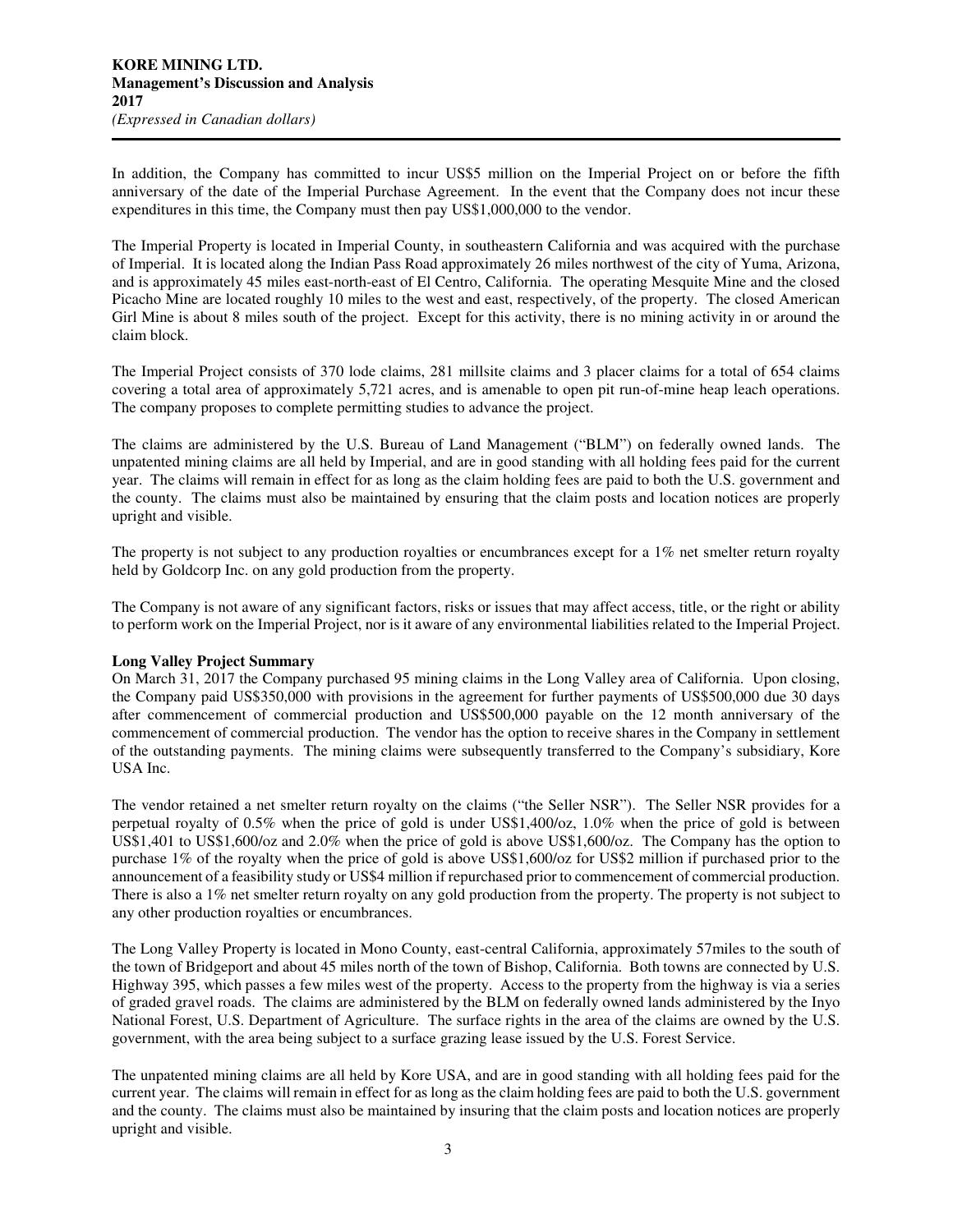The Company is not aware of any significant factors, risks or issues that may affect access, title, or the right or ability to perform work on the Long Valley Project. The Company is not aware of any environmental liabilities related to the Long Valley Property.

Following is a summary of exploration and evaluation expenses by project for the year ended December 31, 2017.

| For the year ended December 31, 2017     | Long Valley |         | Imperial |
|------------------------------------------|-------------|---------|----------|
| Exploration and evaluation expenses      |             |         |          |
| Permitting                               |             | 23,347  | 174,780  |
| Claim maintenance                        |             | 26,650  | 141,921  |
| Engineering, metallurgy and geotechnical |             |         | 31,058   |
| Geophysics                               |             | 115,826 |          |
| Property taxes                           |             | 1,372   | 9,198    |
|                                          |             | 167.195 | 356,957  |

## **Overall Performance**

The Company has generated no operating revenue to date. The Company relies on the issuance of common shares to finance the acquisition of and exploration on its projects, and to provide general operating working capital.

# **Selected Annual Information**

The following table summarizes financial data for annual operations reported by the Company as at and for the year ended December 31, 2017 as at and for the period from incorporation to December 31, 2016.

|                                             | 2017           | 2016          |
|---------------------------------------------|----------------|---------------|
| Current assets                              | 127,978<br>S   | 243,962<br>\$ |
| Mineral properties                          | 690,038        |               |
| <b>Total Assets</b>                         | 818,016        | 315,174       |
| Current liabilities                         | 342,263        | 346,953       |
| Net loss                                    | 1,296,244      | 733,636       |
| Net comprehensive loss                      | 1,337,418<br>S | 733,636<br>\$ |
| Basic and diluted net loss per common share | \$0.09         | \$0.07        |
| Weighted average number of common shares    |                |               |
| outstanding                                 | 14,825,422     | 11,183,448    |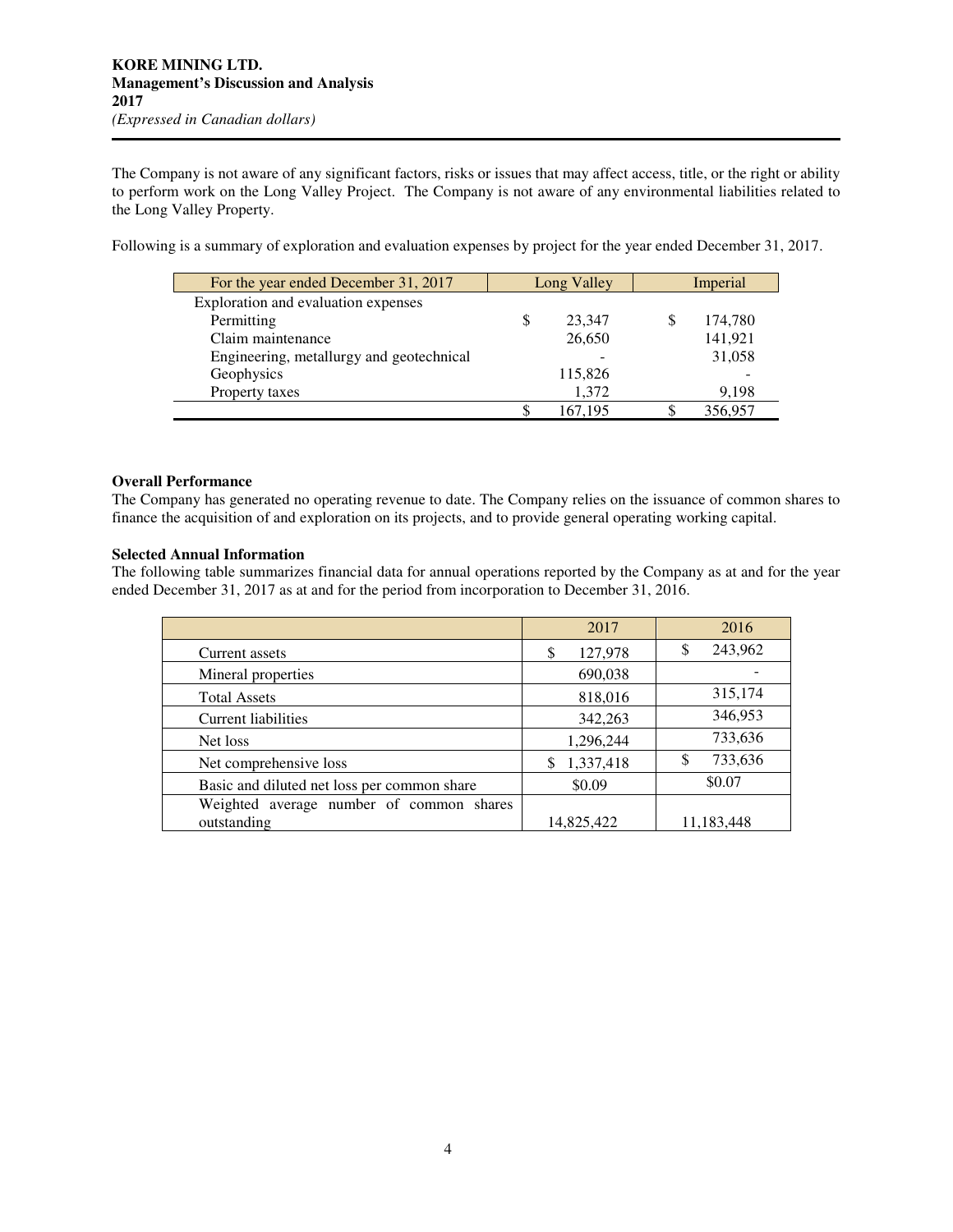## **Summary of Quarterly Results**

The following is a summary of selected financial data for the Company for the eight most recently completed quarters.

| Period ended                            | Dec 31<br>2017 | Sep 30<br>2017 | Jun 30<br>2017 | Mar <sub>31</sub><br>2017 |
|-----------------------------------------|----------------|----------------|----------------|---------------------------|
| Net loss                                | 456,530        | 371.255        | 289,983        | 178.476                   |
| Basic and diluted loss per common share | \$0.03         | \$0.03         | \$0.02         | \$0.01                    |

| Period ended                            | Dec 31<br>2016 | Sep 30<br>2016 | Jun $30l$<br>2016 | Mar $31$<br>2016 |
|-----------------------------------------|----------------|----------------|-------------------|------------------|
| Net loss                                | 493.910        | 44,960         | 126,163           | 68,603           |
| Basic and diluted loss per common share | \$0.04         | \$0.00         | \$0.01            | \$0.02           |

Since incorporation in February 2016, the Company has completed several financings, raising a total of \$2,760,358.

#### **Results of Operations**

#### *Three months ended December 31, 2017*

During the three months ended December 31, 2017 (the "fourth quarter of 2017"), the Company incurred a net loss of \$456,530 compared to a net loss of \$493,910 during the three months ended December 31, 2016 (the "fourth quarter of 2016"). This information is derived from unaudited quarterly consolidated interim financial statements prepared by management and expressed in Canadian dollars in accordance with International Financial Reporting Standards ("IFRS") applicable to interim financial reports.

| For the three months ended                 | December 31   |      | December 31 |  |
|--------------------------------------------|---------------|------|-------------|--|
|                                            |               | 2017 | 2016        |  |
| Exploration and evaluation expenses        |               |      |             |  |
| Permitting                                 | \$<br>130,874 | \$   |             |  |
| Claim maintenance                          | 346           |      |             |  |
| Engineering, metallurgy and geotechnical   | 6.142         |      | 5,350       |  |
| Geophysics                                 | 115,826       |      |             |  |
| Property taxes                             | 10,570        |      |             |  |
| Project evaluation costs                   |               |      | 329,500     |  |
|                                            | 263,758       |      | 334,850     |  |
| Management fees and salaries               | 132,000       |      | 125,000     |  |
| General and administration                 | 16,874        |      | 21,870      |  |
| Marketing, advisory and investor relations | 19,221        |      | 3,406       |  |
| Professional fees                          | 29,532        |      | 12,427      |  |
| Foreign exchange gain                      | (4,855)       |      | (3, 133)    |  |
| Other income                               |               |      | (510)       |  |
|                                            | \$<br>456,530 | \$   | 493,910     |  |

 Exploration and evaluation expenses: With the acquisition of Imperial and Kore USA in early 2017, costs were incurred for the permitting, claims maintenance, geological, geophysical and other evaluations of the projects in the fourth quarter of 2017 that did not occur in the fourth quarter of 2016. The larger overall loss in the three months ended December 31, 2016 was primarily the result of the project evaluation costs related to the potential acquisition of a gold property in California in late 2016. A non-refundable deposit of US\$250,000 was paid to maintain exclusivity in negotiating the purchase of the property. The Company elected to withdraw from the purchase when the term for exclusivity expired and to pursue other opportunities upon completion of its due diligence process.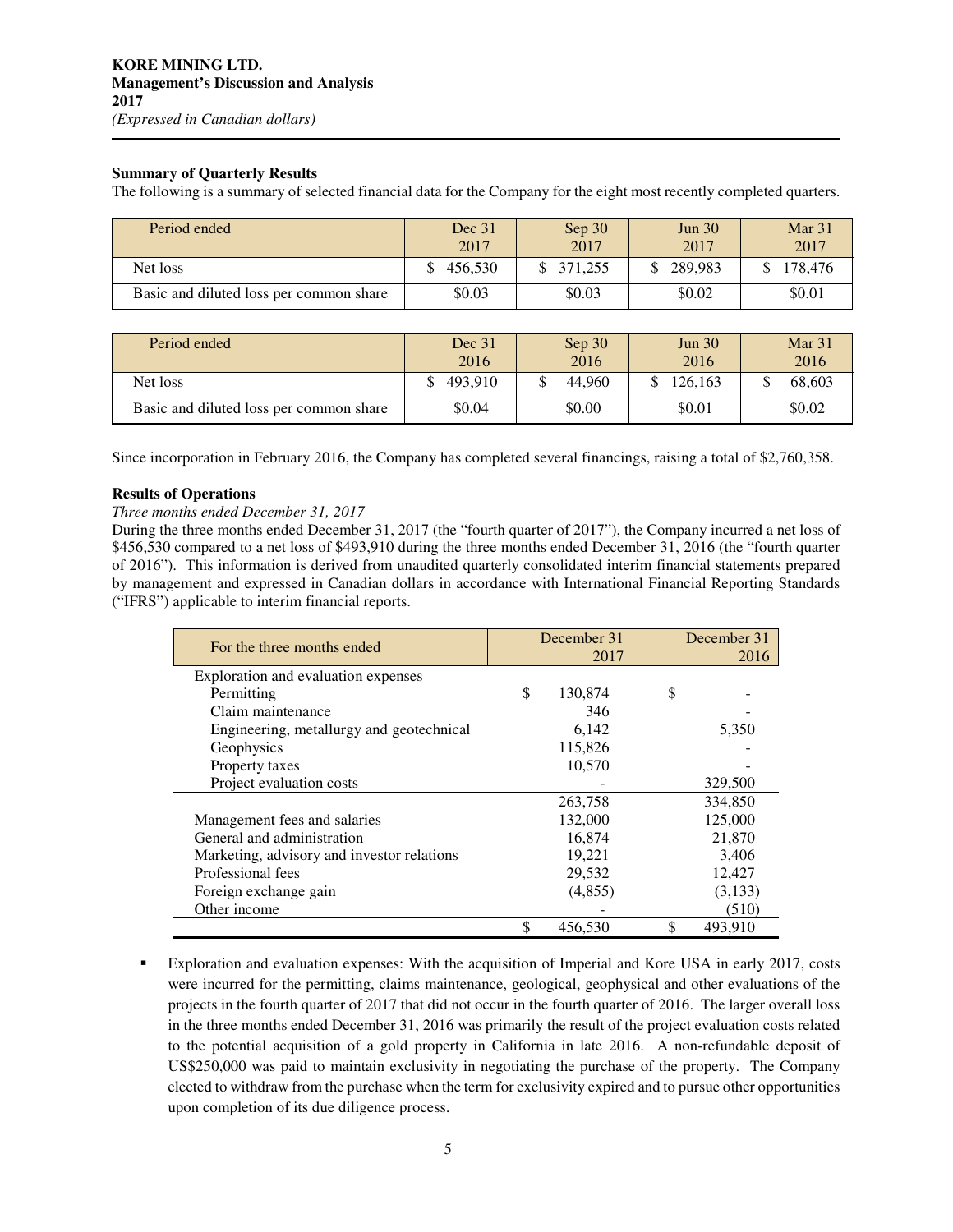- Management fees and salaries: Fees and salaries remained relatively constant in the fourth quarter of 2017 compared to the fourth quarter of 2016.
- General and administration: General and administration costs remained relatively unchanged in the fourth quarter of 2017 compared to the fourth quarter of 2016.
- **Marketing, advisory and investor relations: Marketing, advisory and investor relations increased in the fourth** quarter of 2017 as compared to the fourth quarter of 2016 as a result of investor relations consulting, website maintenance, and fundraising efforts.
- Professional fees: Professional fees increased in the fourth quarter of 2017 compared to the fourth quarter of 2016 due to legal fees incurred in the acquisition of Kore USA and Imperial and the efforts to acquire the California property, plus the additional costs for a contract Chief Financial Officer and tax consulting fees.

# *Fiscal Years ended December 31, 2017 and 2016*

During the year ended December 31, 2017 (the "current year"), the Company incurred a net loss of \$1,296,244 compared to a net loss of \$733,636 during the year ended December 31, 2016 (the "prior year"). Factors that contributed to the overall increase in the expenses are outlined below.

| Fiscal Year ended                          | December 31<br>December 31<br>2017 |               |  |
|--------------------------------------------|------------------------------------|---------------|--|
| Exploration and evaluation expenses        |                                    |               |  |
| Permitting                                 | \$<br>198,127                      | \$            |  |
| Claim maintenance                          | 168,571                            |               |  |
| Engineering, metallurgy and geotechnical   | 31,058                             | 28,917        |  |
| Geophysics                                 | 115,826                            |               |  |
| Property taxes                             | 10,570                             |               |  |
| Project evaluation costs                   |                                    | 329,500       |  |
|                                            | 524,152                            | 358,417       |  |
| Management fees and salaries               | 507,000                            | 250,000       |  |
| General and administration                 | 64,026                             | 62,763        |  |
| Marketing, advisory and investor relations | 26,221                             | 27,772        |  |
| Professional fees                          | 67,005                             | 37,577        |  |
| Interest expense                           | 147,980                            |               |  |
| Foreign exchange gain                      | (40,391)                           | (1,398)       |  |
| Other (income)/expense                     | 251                                | (1, 495)      |  |
|                                            | \$<br>1,296,244                    | \$<br>733,636 |  |

- Exploration and evaluation expenses: With the acquisition of Imperial and Kore USA in early 2017, costs were incurred for permitting, claims maintenance, geological, geophysical and other costs of the projects in 2017 that did not occur in 2016. The loss in the period ended December 31, 2016 was primarily the result of the project evaluation costs related to the potential acquisition of the California gold property in California in late 2016. A non-refundable deposit of US\$250,000 was paid to maintain exclusivity in negotiating the purchase of the property in the United States. The Company elected to withdraw from the purchase when the term for exclusivity expired and to pursue other opportunities upon completion of its due diligence process.
- Management fees and salaries: The increase in management fees and salaries is due to the decision to commence compensating the officers of the Company beginning in the second half of 2016, which continued throughout 2017. Certain compensation payments were settled in shares of the Company in September 2017 on the same terms as the September private placement.
- General and administration: General and administration costs, consisting primarily of travel and lease costs, remained relatively unchanged for the fiscal years 2017 and 2016.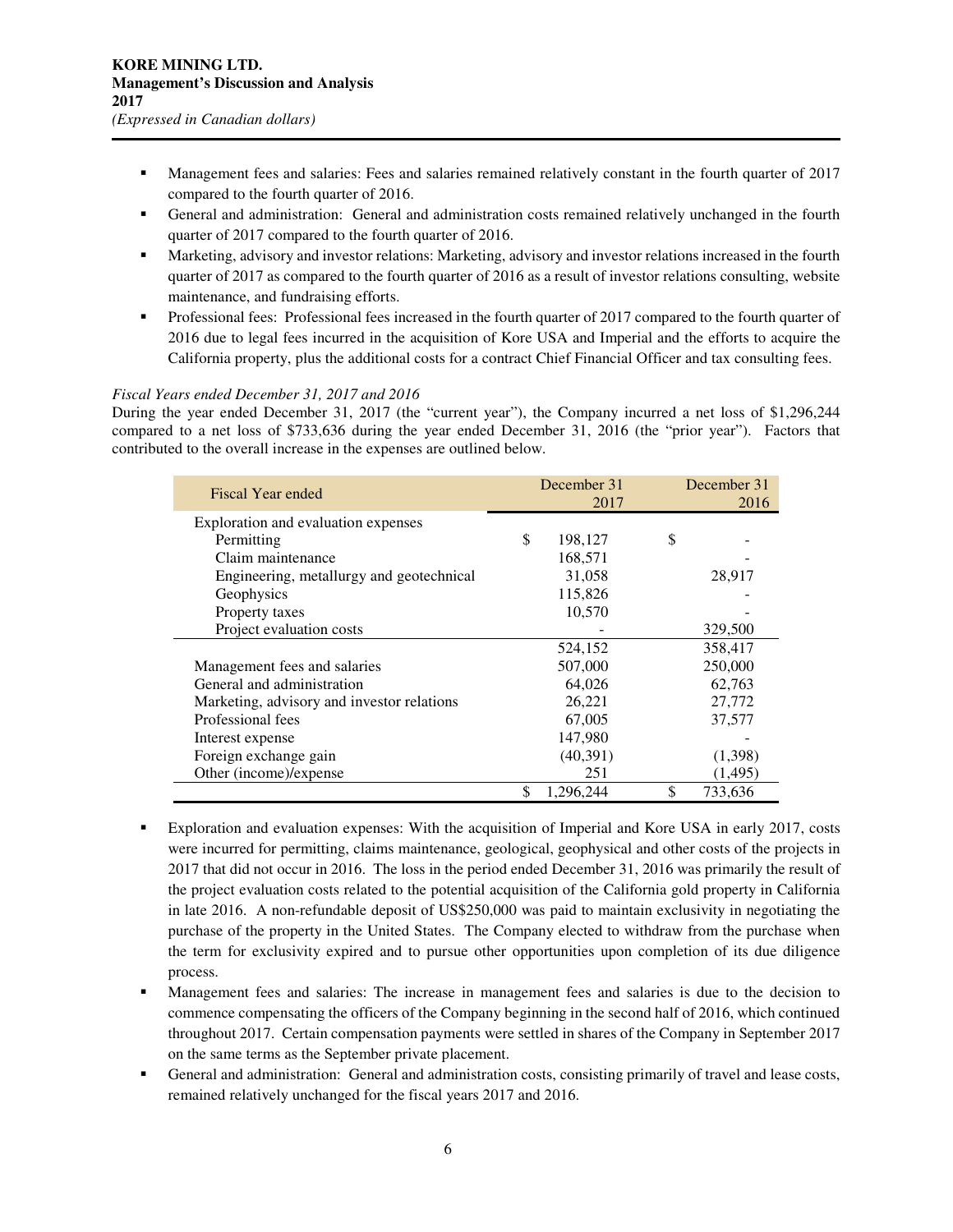- Marketing, advisory and investor relations: Marketing, advisory and investor relations administration costs remained relatively unchanged for the fiscal years 2017 and 2016.
- Professional fees: Professional fees increased in 2017 as compared to 2016 primarily for legal fees related to the acquisition of Imperial and Kore USA and tax consulting costs.
- Interest expense: Interest expense was incurred in 2017 related to loans to the Company that were not incurred in 2016.

# **Liquidity, Capital Resources and Going Concern**

The consolidated financial statements have been prepared on a going concern basis which assumes that the Company will be able to realize its assets and discharge its liabilities in the normal course of business for the foreseeable future.

The continuing operations of the Company are dependent upon the Company's ability to arrange adequate financing in the near term. However, there can be no assurance that the Company will be able to obtain adequate financing in the future or that the terms of such financing will be favorable. If adequate financing is not available when required, the Company may be required to delay, scale back or eliminate various programs and may be unable to continue operations. The Company will seek such additional financing through debt or equity offerings, but there can be no assurance that such financing will be available on terms acceptable to the Company or at all.

As at December 31, 2017, the Company had a cash balance of \$88,694 and a working capital deficit of \$214,285 with current liabilities of \$342,263. The Company has incurred losses since inception and does not generate any cash inflows from operations. In the year ended December 31, 2017, cash used in operating activities totaled \$915,795.

The Company's ability to continue to meet its obligations and carry out its planned exploration activities is uncertain and dependent upon the continued financial support of its shareholders and on securing additional financing. There is, however, no assurance that any such initiatives will be sufficient and, as a result, there is significant doubt regarding the going concern assumption and, accordingly, the ultimate appropriateness of the use of accounting principles applicable to a going concern. The Company's consolidated financial statements do not reflect the adjustments to the carrying values of assets and liabilities and the reported expenses and balance sheet classifications that would be necessary if the Company were unable to realize its assets and settle its liabilities as a going concern in the normal course of operations for at least 12 months following the year end. These adjustments could be material.

# **Financial Instruments and risk management**

## (a) Financial instrument classification

The Company`s financial instruments consist of cash, deposits, amounts receivable and trade and other accounts payable.

Upon initial recognition, Kore Mining has classified its cash and amounts receivable as loans and receivables, and accordingly they are measured at amortized cost.

Trade and other accounts payable have been classified as other liabilities and are measured at amortized cost.

The estimated fair market values of the Company`s financial instruments approximate their carrying values due to their short-term nature.

## (b) Financial Risk Management

The Company may be exposed to risks of varying degrees of significance which could affect its ability to achieve its strategic objectives. The main objectives of the Company's risk management processes are to ensure that risks are properly identified and that the capital base is adequate in relation to those risks. The principal risks to which the Company is exposed are described below.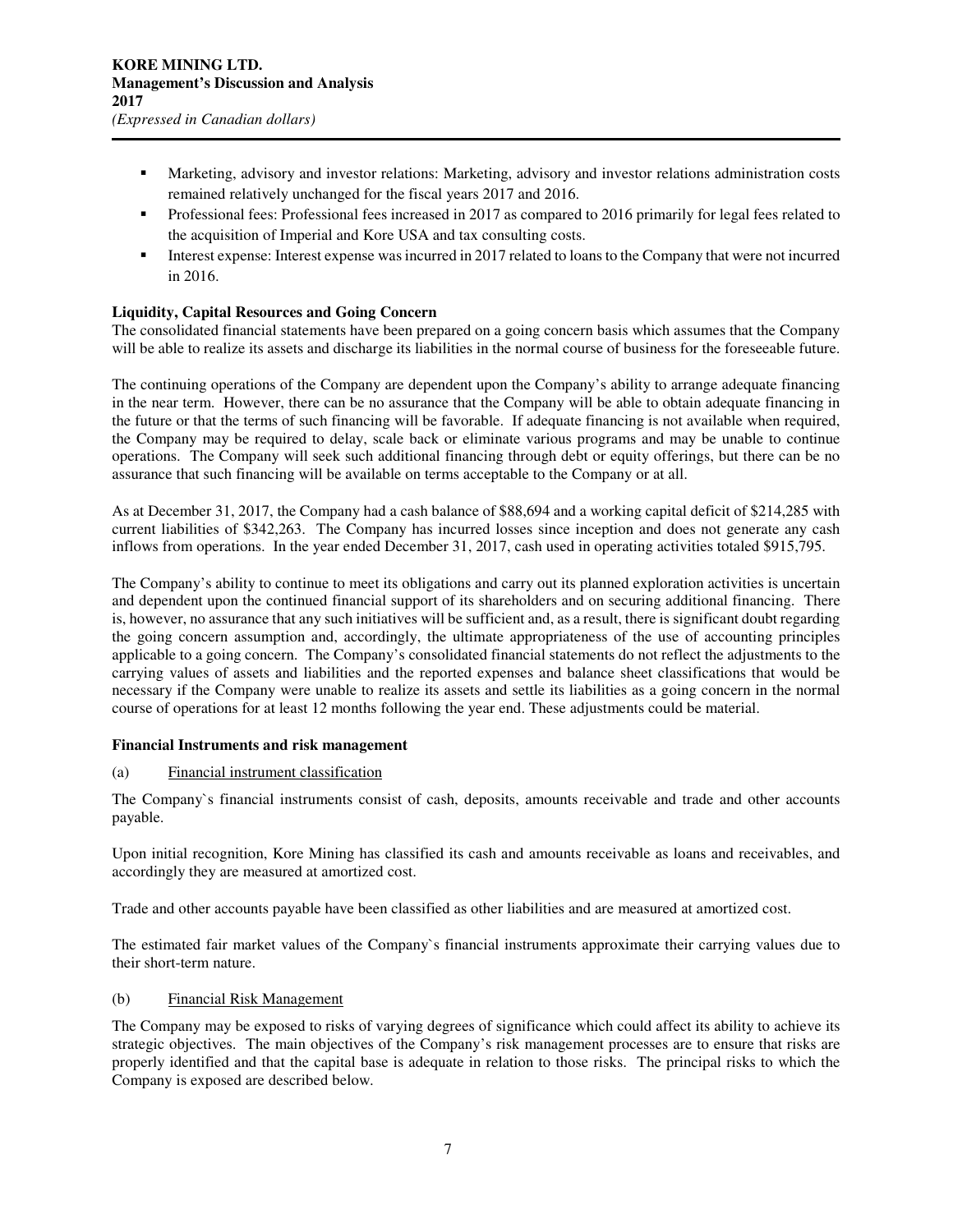## (c) Interest rate risk

Interest rate risk is the risk arising from the effect of changes in prevailing interest rates on the Company's financial instruments. The Company's cash balances held at financial institutions earn interest at rates which vary according to prevailing rates. The Company does not deem the associated interest rate risk to be material.

## (d) Credit risk

Credit risk is the risk of potential loss to the Company if a counter party to a financial instrument fails to meet its contractual obligations. The Company does not consider that it is exposed to any material credit risks.

## (e) Foreign currency risk

Foreign currency risk is the risk that the fair value of, or future cash flows from, the Company's financial instruments will fluctuate because of changes in foreign exchange rates. Kore Mining maintains a portion of its cash reserves in United States dollars which are, therefore, subject to fluctuations in foreign exchange rates.

At December 31, 2017, the Company has certain monetary items denominated in United States Dollars. Based on these net exposures, a 10% appreciation or depreciation of the Canadian dollar against the United States dollar would result in an increase or decrease of \$7,700 in the Company's net loss.

## (f) Liquidity risk

Liquidity risk is the risk that the Company will not meet its financial obligations as they fall due. See "Liquidity, Capital Resources and Going Concern" section.

#### **Related party transactions and balances**

| Relationships                               | Nature of the relationship                                                                                                                                                                                                      |
|---------------------------------------------|---------------------------------------------------------------------------------------------------------------------------------------------------------------------------------------------------------------------------------|
| 1081646 BC Ltd. ("1081646 BC")              | 1081646 BC is a company controlled by a director and<br>officer of the Company that provides the services of James<br>Hynes as Chief Operating Officer of the Company since July<br>2016.                                       |
| Hazelton, Rohan                             | Mr. Hazleton was a Director, President and Chief Executive<br>Officer of the Company from inception until July 14, 2016.                                                                                                        |
| Hynes, James                                | Mr. Hynes has been Chairman since September 1, 2016 and<br>a Director and Chief Operating Officer of the Company since<br>July 14, 2016.                                                                                        |
| Lyftoff Business Solutions Inc. ("Lyftoff") | Lyftoff is a private corporation that provides marketing<br>consulting services to the Company and is controlled by a<br>relative of a director and officer of the Company.                                                     |
| Rothwell, Adrian                            | Mr. Rothwell was appointed President and Chief Executive<br>Officer of the Company on September 1, 2016 and has been<br>a director of the Company since its inception. He was CFO<br>from February 22, 2016 to August 31, 2016. |

#### (a) Related party transactions

The following transactions relate to consulting fees and salaries incurred by the Company and are included in Management fees and salaries. Marketing consulting costs are included in Marketing, advisory and investor relations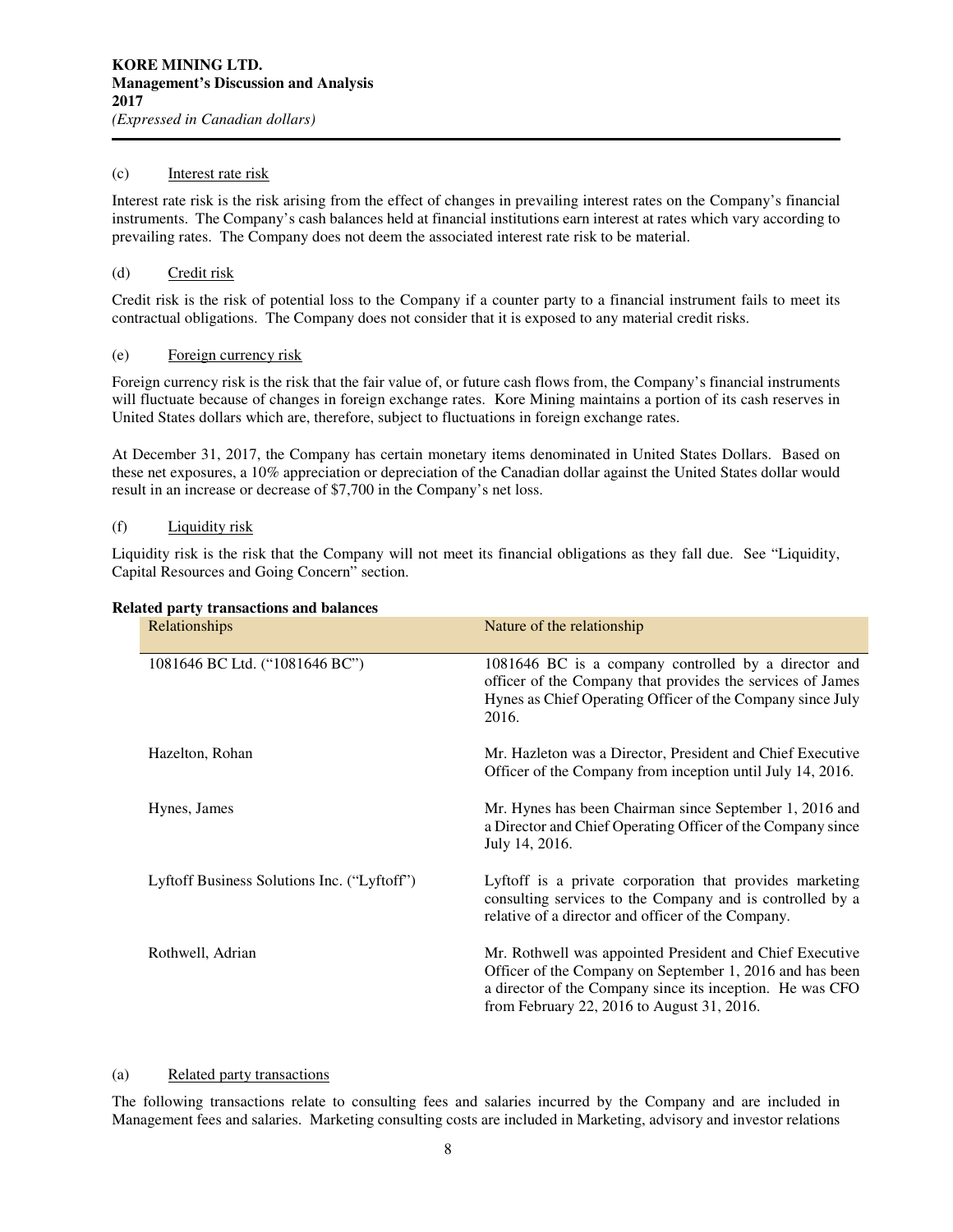expenses, while Debt interest is included in Interest expense in the consolidated statement of loss and comprehensive loss.

| For the year ended December 31, 2017 | Management<br>fees and<br>salaries | Marketing<br>consulting | Debt interest |
|--------------------------------------|------------------------------------|-------------------------|---------------|
| 1081646 BC                           | 250,000                            |                         |               |
| Hynes, James                         | $\overline{\phantom{0}}$           |                         | 18,045        |
| Lyftoff                              |                                    | 10,500                  |               |
| Rothwell, Adrian                     | 250,000                            |                         | 19.950        |
|                                      | 500,000                            | 10.500                  | 37.995        |

| For the period ended December 31, 2016 | Management<br>fees and<br>salaries |         |  |        | Marketing<br>consulting |  | Debt interest |
|----------------------------------------|------------------------------------|---------|--|--------|-------------------------|--|---------------|
| 1081646 BC                             |                                    | 125,000 |  | -      |                         |  |               |
| Lyftoff                                |                                    |         |  | 15,000 | -                       |  |               |
| Rothwell, Adrian                       |                                    | 125,000 |  | ۰      | ۰                       |  |               |
|                                        |                                    | 250,000 |  | 15,000 | -                       |  |               |

Amounts owing to related parties are non-interest bearing, unsecured and due on demand. The transactions occur in the normal course of operations. At December 31, 2017, the Company owed \$131,456 (December 31, 2016 - \$253,972) to related parties and is included in accounts payable.

#### (b) Key management compensation

Key management are those personnel having the authority and responsibility for planning, directing and controlling the Company and include the President, Chief Executive Officer, Chief Financial Officer and Directors.

| For the year ended December 31 | 2017    | 2016    |
|--------------------------------|---------|---------|
| Salaries and benefits          | 507.000 | 250,000 |
|                                | 507.000 | 250,000 |

# **Outstanding Share Data**

The following table summarizes the Company's outstanding share capital:

|                                         | April 6, 2018 |
|-----------------------------------------|---------------|
| Common shares issued and outstanding    | 17.907.220    |
| Fully diluted common shares outstanding | 17.907.220    |

# **Additional Disclosure for Venture Issuers without Significant Revenue**

Details of the Company's general and administrative expenses for the three and twelve months ended December 31, 2017 and for the three months and period from incorporation to December 31, 2016 are included in the results of operations section of this MD&A.

# **Mining Risks**

The Company is subject to the risks typical in the mining business including uncertainty of success in exploration and development; operational risks including unusual and unexpected geological formations, rock bursts, particularly as mining moves into deeper levels, cave-ins, flooding and other conditions involved in the drilling and removal of material as well as environmental damage and other hazards; risks that intended drilling schedules or estimated costs